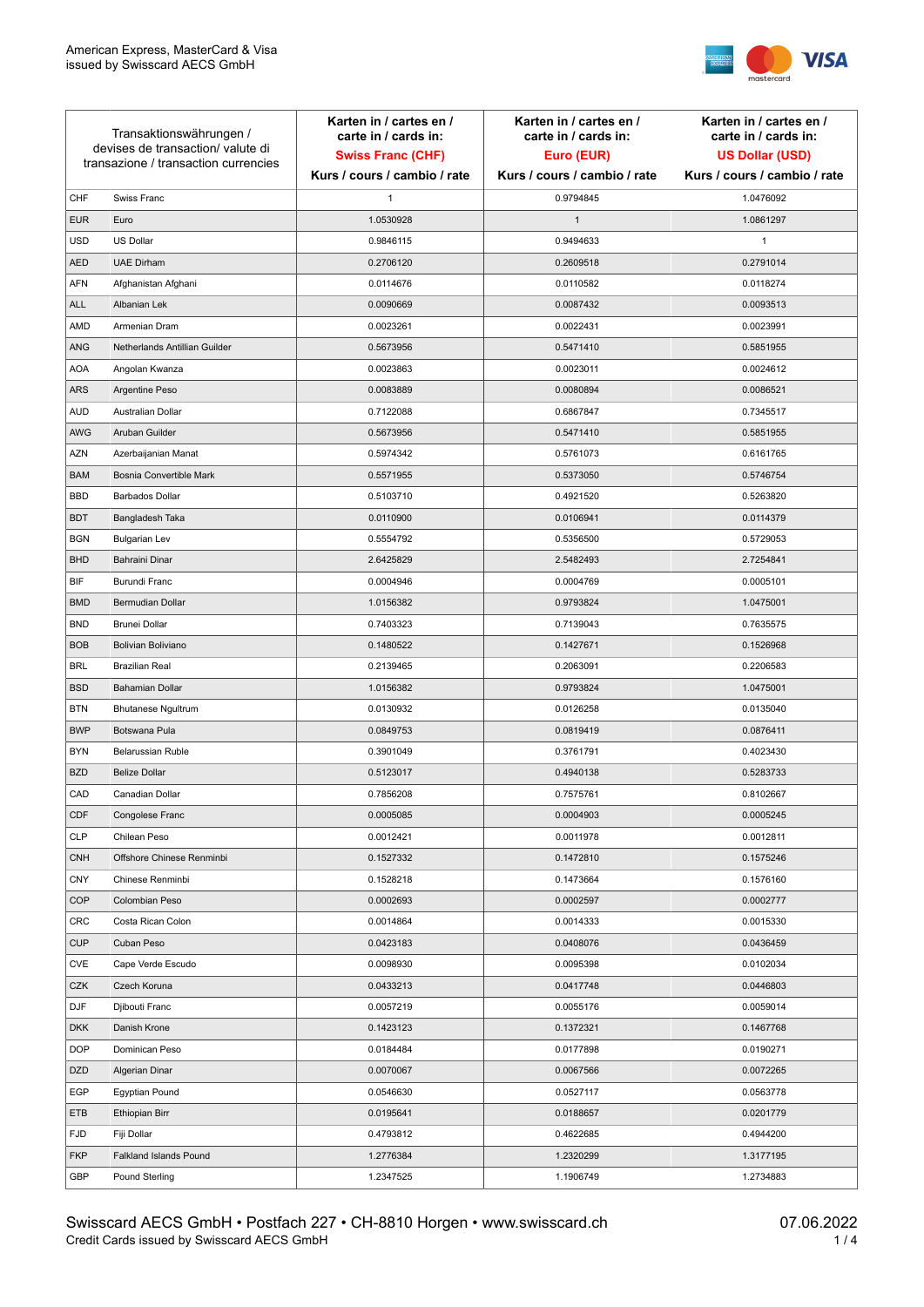

| Transaktionswährungen /<br>devises de transaction/valute di |                                      | Karten in / cartes en /<br>carte in / cards in: | Karten in / cartes en /<br>carte in / cards in: | Karten in / cartes en /<br>carte in / cards in: |
|-------------------------------------------------------------|--------------------------------------|-------------------------------------------------|-------------------------------------------------|-------------------------------------------------|
|                                                             |                                      | <b>Swiss Franc (CHF)</b>                        | Euro (EUR)                                      | <b>US Dollar (USD)</b>                          |
|                                                             | transazione / transaction currencies | Kurs / cours / cambio / rate                    | Kurs / cours / cambio / rate                    | Kurs / cours / cambio / rate                    |
| <b>GEL</b>                                                  | Georgia Lari                         | 0.3502201                                       | 0.3377181                                       | 0.3612069                                       |
| <b>GHS</b>                                                  | Ghana Cedi                           | 0.1421248                                       | 0.1370513                                       | 0.1465834                                       |
| GIP                                                         | Gibraltar Pound                      | 1.2776384                                       | 1.2320299                                       | 1.3177195                                       |
| <b>GMD</b>                                                  | Gambia Dalasi                        | 0.0207146                                       | 0.0199751                                       | 0.0213644                                       |
| <b>GNF</b>                                                  | Guinea Franc                         | 0.0001178                                       | 0.0001136                                       | 0.0001215                                       |
| <b>GTQ</b>                                                  | Guatemala Quetzal                    | 0.1321850                                       | 0.1274663                                       | 0.1363318                                       |
| GYD                                                         | Guyana Dollar                        | 0.0048618                                       | 0.0046882                                       | 0.0050143                                       |
| HKD                                                         | Hong Kong Dollar                     | 0.1255267                                       | 0.1210457                                       | 0.1294646                                       |
| <b>HNL</b>                                                  | Honduras Lempira                     | 0.0416886                                       | 0.0402004                                       | 0.0429964                                       |
| <b>HRK</b>                                                  | Croatian Kuna                        | 0.1452638                                       | 0.1400782                                       | 0.1498209                                       |
| <b>HTG</b>                                                  | Haiti Gourde                         | 0.0089126                                       | 0.0085944                                       | 0.0091922                                       |
| <b>HUF</b>                                                  | Forint                               | 0.0027522                                       | 0.0026540                                       | 0.0028385                                       |
| <b>IDR</b>                                                  | Indonesia Rupiah                     | 0.0000703                                       | 0.0000678                                       | 0.0000725                                       |
| <b>ILS</b>                                                  | New Israeli Sheqel                   | 0.3003747                                       | 0.2896521                                       | 0.3097978                                       |
| <b>INR</b>                                                  | Indian Rupee                         | 0.0130455                                       | 0.0125798                                       | 0.0134548                                       |
| IQD                                                         | Iraqi Dinar                          | 0.0006956                                       | 0.0006708                                       | 0.0007174                                       |
| <b>ISK</b>                                                  | <b>Iceland Krona</b>                 | 0.0079026                                       | 0.0076205                                       | 0.0081505                                       |
| <b>JMD</b>                                                  | Jamaican Dollar                      | 0.0066074                                       | 0.0063715                                       | 0.0068147                                       |
| <b>JOD</b>                                                  | Jordanian Dinar                      | 1.4349333                                       | 1.3837097                                       | 1.4799490                                       |
| JPY                                                         | Yen                                  | 0.0075492                                       | 0.0072797                                       | 0.0077860                                       |
| <b>KES</b>                                                  | Kenyan Shilling                      | 0.0086993                                       | 0.0083888                                       | 0.0089722                                       |
| <b>KGS</b>                                                  | Kyrgyzstan Som                       | 0.0127753                                       | 0.0123193                                       | 0.0131761                                       |
| <b>KHR</b>                                                  | Cambodia Riel                        | 0.0002505                                       | 0.0002416                                       | 0.0002584                                       |
| <b>KMF</b>                                                  | Comoro Franc                         | 0.0022110                                       | 0.0021321                                       | 0.0022804                                       |
| <b>KRW</b>                                                  | Korean Republic Won                  | 0.0008134                                       | 0.0007844                                       | 0.0008389                                       |
| <b>KWD</b>                                                  | Kuwaiti Dinar                        | 3.2469373                                       | 3.1310297                                       | 3.3487979                                       |
| <b>KYD</b>                                                  | Cayman Islands Dollar                | 1.2187663                                       | 1.1752594                                       | 1.2570005                                       |
| KZT                                                         | Kazakhstan Tenge                     | 0.0023522                                       | 0.0022682                                       | 0.0024260                                       |
| LAK                                                         | Lao Republic Kip                     | 0.0000728                                       | 0.0000702                                       | 0.0000751                                       |
| LBP                                                         | Lebanese Pound                       | 0.0000416                                       | 0.0000401                                       | 0.0000429                                       |
| <b>LKR</b>                                                  | Sri Lanka Rupee                      | 0.0027985                                       | 0.0026986                                       | 0.0028863                                       |
| <b>LRD</b>                                                  | Liberian Dollar                      | 0.0066818                                       | 0.0064433                                       | 0.0068914                                       |
| <b>LSL</b>                                                  | Lesotho Lothi                        | 0.0660308                                       | 0.0636737                                       | 0.0681023                                       |
| LYD                                                         | Libyan Dinar                         | 0.2133247                                       | 0.2057095                                       | 0.2200170                                       |
| <b>MAD</b>                                                  | Moroccan Dirham                      | 0.1008963                                       | 0.0972946                                       | 0.1040615                                       |
| MDL                                                         | Moldovan Leu                         | 0.0535930                                       | 0.0516799                                       | 0.0552743                                       |
| <b>MGA</b>                                                  | Malagasy Ariary                      | 0.0002511                                       | 0.0002421                                       | 0.0002590                                       |
| MKD                                                         | Macedonia Denar                      | 0.0176574                                       | 0.0170271                                       | 0.0182113                                       |
| <b>MMK</b>                                                  | Myanmar Kyat                         | 0.0005490                                       | 0.0005294                                       | 0.0005662                                       |
| <b>MNT</b>                                                  | Mongolia Tugrik                      | 0.0003250                                       | 0.0003134                                       | 0.0003352                                       |
| <b>MOP</b>                                                  | Macao Pataca                         | 0.1257601                                       | 0.1212708                                       | 0.1297054                                       |
| <b>MRU</b>                                                  | Mauritanian Ouguiya                  | 0.0278577                                       | 0.0268632                                       | 0.0287316                                       |
| <b>MUR</b>                                                  | <b>Mauritius Rupee</b>               | 0.0233204                                       | 0.0224879                                       | 0.0240520                                       |
| <b>MVR</b>                                                  | Maldives Rufiyaa                     | 0.0657999                                       | 0.0634510                                       | 0.0678641                                       |
| <b>MWK</b>                                                  | Malawi Kwacha                        | 0.0010031                                       | 0.0009673                                       | 0.0010346                                       |
| <b>MXN</b>                                                  | Mexican Peso                         | 0.0521482                                       | 0.0502866                                       | 0.0537842                                       |
| <b>MYR</b>                                                  | Malaysian Ringgit                    | 0.2320298                                       | 0.2237469                                       | 0.2393089                                       |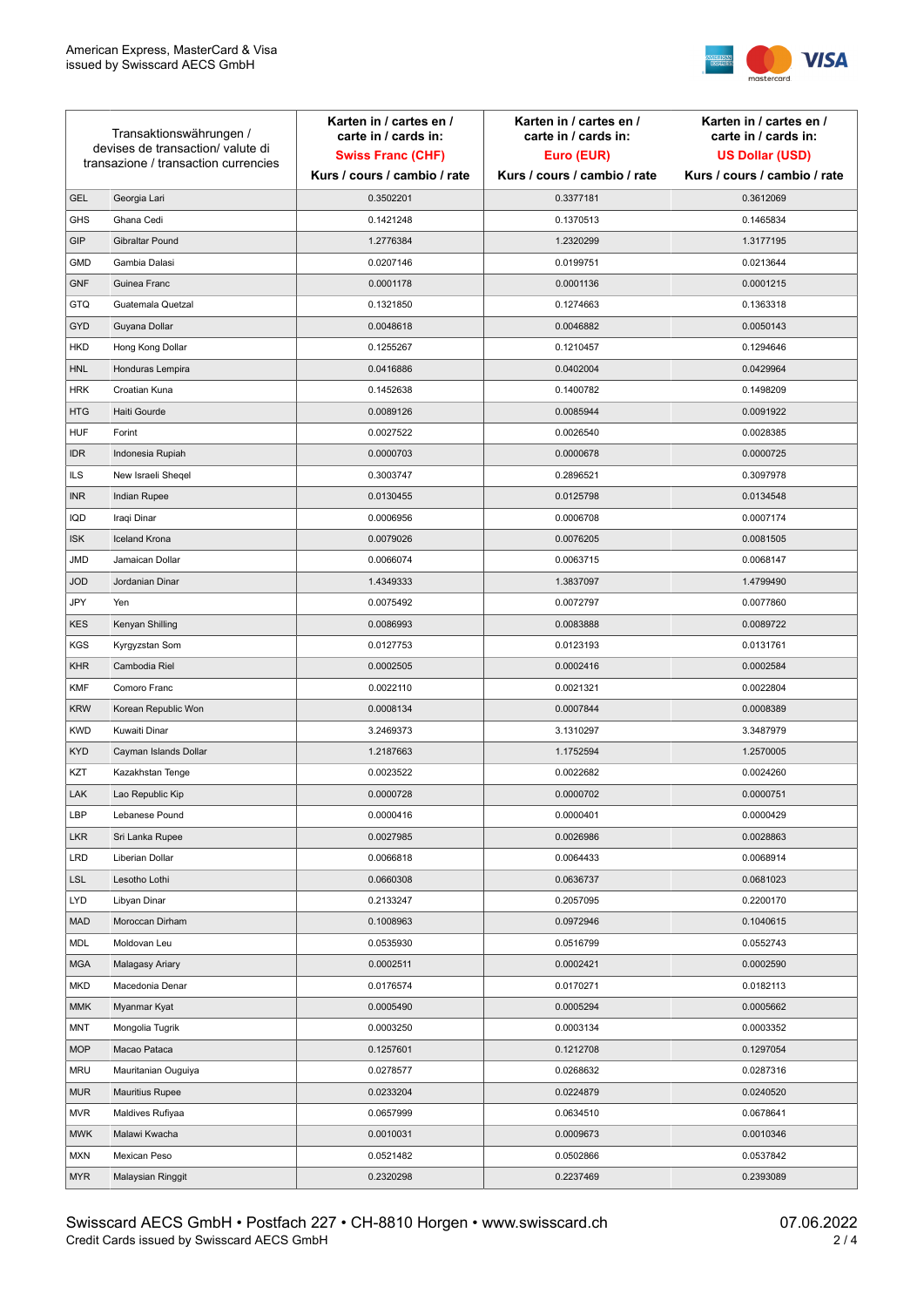

| Transaktionswährungen /<br>devises de transaction/valute di<br>transazione / transaction currencies |                             | Karten in / cartes en /<br>carte in / cards in:<br><b>Swiss Franc (CHF)</b> | Karten in / cartes en /<br>carte in / cards in:<br>Euro (EUR) | Karten in / cartes en /<br>carte in / cards in:<br><b>US Dollar (USD)</b> |
|-----------------------------------------------------------------------------------------------------|-----------------------------|-----------------------------------------------------------------------------|---------------------------------------------------------------|---------------------------------------------------------------------------|
|                                                                                                     |                             | Kurs / cours / cambio / rate                                                | Kurs / cours / cambio / rate                                  | Kurs / cours / cambio / rate                                              |
| <b>MZN</b>                                                                                          | Mozambique Metical          | 0.0158652                                                                   | 0.0152989                                                     | 0.0163629                                                                 |
| <b>NAD</b>                                                                                          | Namibia Dollar              | 0.0660410                                                                   | 0.0636835                                                     | 0.0681128                                                                 |
| <b>NGN</b>                                                                                          | Nigeria Naira               | 0.0024281                                                                   | 0.0023414                                                     | 0.0025043                                                                 |
| <b>NIO</b>                                                                                          | Nicaragua Cordoba Oro       | 0.0284863                                                                   | 0.0274694                                                     | 0.0293800                                                                 |
| <b>NOK</b>                                                                                          | Norwegian Krone             | 0.1050808                                                                   | 0.1013297                                                     | 0.1083773                                                                 |
| <b>NPR</b>                                                                                          | Nepalese Rupee              | 0.0081534                                                                   | 0.0078623                                                     | 0.0084092                                                                 |
| <b>NZD</b>                                                                                          | New Zealand Dollar          | 0.6438656                                                                   | 0.6208812                                                     | 0.6640645                                                                 |
| <b>OMR</b>                                                                                          | Oman Rial                   | 2.5835718                                                                   | 2.4913447                                                     | 2.6646217                                                                 |
| PAB                                                                                                 | Panamanian Balboa           | 1.0156382                                                                   | 0.9793824                                                     | 1.0475001                                                                 |
| <b>PEN</b>                                                                                          | Peru Sol                    | 0.2747072                                                                   | 0.2649008                                                     | 0.2833251                                                                 |
| <b>PGK</b>                                                                                          | Papua New Guinea Kina       | 0.2884412                                                                   | 0.2781446                                                     | 0.2974900                                                                 |
| PHP                                                                                                 | Philippine Peso             | 0.0192383                                                                   | 0.0185515                                                     | 0.0198418                                                                 |
| <b>PKR</b>                                                                                          | Pakistan Rupee              | 0.0050796                                                                   | 0.0048983                                                     | 0.0052390                                                                 |
| <b>PLN</b>                                                                                          | Zloty                       | 0.2330128                                                                   | 0.2246948                                                     | 0.2403227                                                                 |
| <b>PYG</b>                                                                                          | Paraguay Guarani            | 0.0001487                                                                   | 0.0001434                                                     | 0.0001534                                                                 |
| QAR                                                                                                 | Qatari Rial                 | 0.2730282                                                                   | 0.2632818                                                     | 0.2815934                                                                 |
| <b>RON</b>                                                                                          | Leu                         | 0.2211582                                                                   | 0.2132634                                                     | 0.2280962                                                                 |
| <b>RSD</b>                                                                                          | Serbian Dinar               | 0.0092634                                                                   | 0.0089327                                                     | 0.0095540                                                                 |
| <b>RUB</b>                                                                                          | Russian Ruble               | 0.0166300                                                                   | 0.0160364                                                     | 0.0171517                                                                 |
| <b>RWF</b>                                                                                          | Rwanda Franc                | 0.0009960                                                                   | 0.0009604                                                     | 0.0010272                                                                 |
| SAR                                                                                                 | Saudi Riyal                 | 0.2649911                                                                   | 0.2555316                                                     | 0.2733042                                                                 |
| <b>SBD</b>                                                                                          | Solomon Islands Dollar      | 0.1300017                                                                   | 0.1253610                                                     | 0.1340800                                                                 |
| <b>SCR</b>                                                                                          | Seychelles Rupee            | 0.0729049                                                                   | 0.0703024                                                     | 0.0751920                                                                 |
| <b>SDG</b>                                                                                          | Sudanese Pound              | 0.0022803                                                                   | 0.0021989                                                     | 0.0023518                                                                 |
| <b>SEK</b>                                                                                          | Swedish Krona               | 0.1012911                                                                   | 0.0976753                                                     | 0.1044687                                                                 |
| SGD                                                                                                 | Singapore Dollar            | 0.7177159                                                                   | 0.6920952                                                     | 0.7402316                                                                 |
| <b>SHP</b>                                                                                          | St Helena Pound             | 1.2776384                                                                   | 1.2320299                                                     | 1.3177195                                                                 |
| <b>SLL</b>                                                                                          | Sierra Leone Leone          | 0.0000779                                                                   | 0.0000751                                                     | 0.0000803                                                                 |
| SOS                                                                                                 | Somali shilling             | 0.0017585                                                                   | 0.0016957                                                     | 0.0018137                                                                 |
| SRD                                                                                                 | Suriname Dollar             | 0.0470717                                                                   | 0.0453914                                                     | 0.0485484                                                                 |
| SSD                                                                                                 | South Sudanese Pound        | 0.0021330                                                                   | 0.0020569                                                     | 0.0021999                                                                 |
| <b>STN</b>                                                                                          | Sao Tome and Principe Dobra | 0.0439332                                                                   | 0.0423649                                                     | 0.0453114                                                                 |
| <b>SVC</b>                                                                                          | El Salvador Colon           | 0.1160729                                                                   | 0.1119294                                                     | 0.1197143                                                                 |
| SZL                                                                                                 | Swaziland Lilangeni         | 0.0659830                                                                   | 0.0636276                                                     | 0.0680530                                                                 |
| THB                                                                                                 | Baht                        | 0.0290059                                                                   | 0.0279705                                                     | 0.0299159                                                                 |
| TJS                                                                                                 | Tajikistan Somoni           | 0.0890911                                                                   | 0.0859108                                                     | 0.0918860                                                                 |
| <b>TMT</b>                                                                                          | Turkmenistan Manat          | 0.2910049                                                                   | 0.2806167                                                     | 0.3001341                                                                 |
| <b>TND</b>                                                                                          | <b>Tunisian Dinar</b>       | 0.3402017                                                                   | 0.3280573                                                     | 0.3508743                                                                 |
| <b>TOP</b>                                                                                          | Tonga Pa'anga               | 0.4539903                                                                   | 0.4377840                                                     | 0.4682326                                                                 |
| <b>TRY</b>                                                                                          | Turkish Lira                | 0.0609373                                                                   | 0.0587620                                                     | 0.0628490                                                                 |
| TTD                                                                                                 | Trinidad & Tobago Dollar    | 0.1505965                                                                   | 0.1452206                                                     | 0.1553209                                                                 |
| <b>TWD</b>                                                                                          | New Taiwan Dollar           | 0.0346057                                                                   | 0.0333704                                                     | 0.0356913                                                                 |
| <b>TZS</b>                                                                                          | Tanzanian Shilling          | 0.0004368                                                                   | 0.0004212                                                     | 0.0004505                                                                 |
| <b>UAH</b>                                                                                          | Ukraine Hryvnia             | 0.0347169                                                                   | 0.0334776                                                     | 0.0358060                                                                 |
| <b>UGX</b>                                                                                          | Uganda Shilling             | 0.0002709                                                                   | 0.0002612                                                     | 0.0002794                                                                 |
| <b>UYU</b>                                                                                          | Peso Uruguayo               | 0.0254674                                                                   | 0.0245583                                                     | 0.0262663                                                                 |
| UZS                                                                                                 | Uzbekistan Sum              | 0.0000921                                                                   | 0.0000888                                                     | 0.0000950                                                                 |